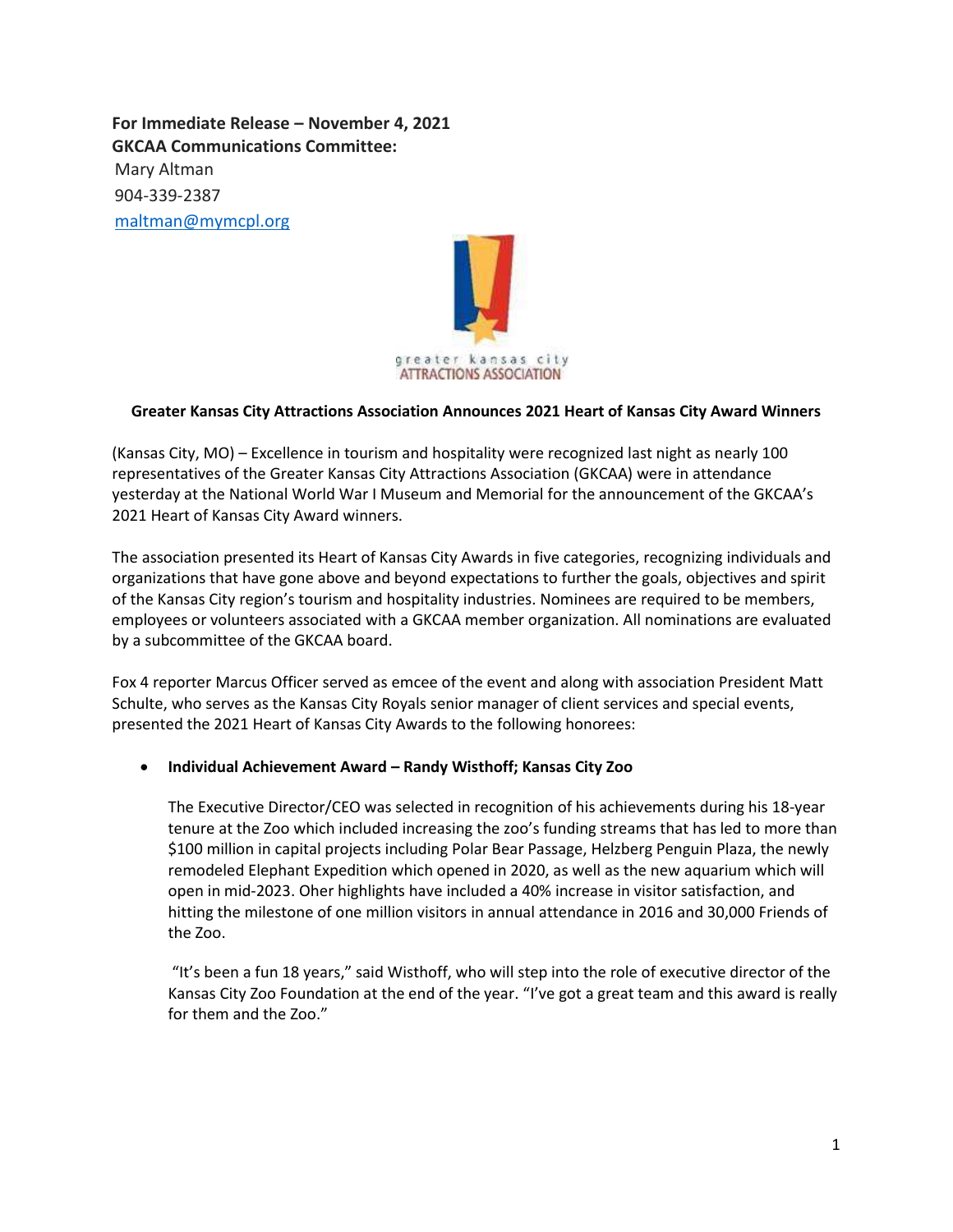## **Ambassador of the Year – Kerry Jander; Kansas City, MO Parks and Recreation**

Jander was hired as the resident engagement officer just a few months prior to March 2020 and had started recruitment efforts for a new volunteer program when the pandemic hit. Undaunted, she successfully recruited 130 volunteers who have contributed 4,400 hours since last year who help with events, pick up trash, and conduct other duties at the 221 Kansas City area parks in order to allow other staff to focus on their core jobs.

"I tell our volunteers they are the heart of Parks and we are so grateful for their service," said Jander. "This isn't my award – this is their award."

## **Special Project Award – Visit Kansas City, Kansas**

While most destination marketing companies were scrambling to keep up with mask mandates, the staff at Visit Kansas City, Kansas developed the KCK Taco Trail which launched in October 2020 and still going today. The initiative, which was featured in Forbes Travel and has earned over 73 million impressions, has generated more than 12,000 restaurant visits to more than 50 KCK businesses by close to 10,000.

"It was a tough time to start a new initiative, but I think we found the magic sauce to get people out and explore their community," said Alan Carr, executive director of Visit, Kansas City, Kansas. "This was really about getting people into our neighborhoods and getting visitors into places they don't usually go."

#### **Allied Member of the Year – Fasone & Partners**

Fasone & Partners, a Kansas City advertising agency, supported the GKCAA this year through placement of 25 out-of-market radio promotions in drive markets and one in Kansas City valued at over \$150,000 through on-air contests that provided attraction tickets and hotel stays donated by association members as prizes.

"We appreciate the opportunity to support the members and look forward to helping again this coming year," said Karol Angotti, the agency's managing partner.

## **Attraction of the Year – The Kansas City Zoo**

Despite the challenges of the pandemic, the Zoo was able to continue to welcome guests and avoid layoffs by shifting full-time and part-time staff into other positions normally staffed by seasonal employees. The Zoo has rebounded in attendance, already exceeding its 2020 attendance of 540,000, clocking over 600,000 guests to date, making it the highest attended attraction in the area (based on publicly available attendance numbers). During this past year, the Zoo unveiled the Elephant Expedition and brought in a pair of koalas for the summer of 2021 in addition to breaking ground on a \$75 million aquarium.